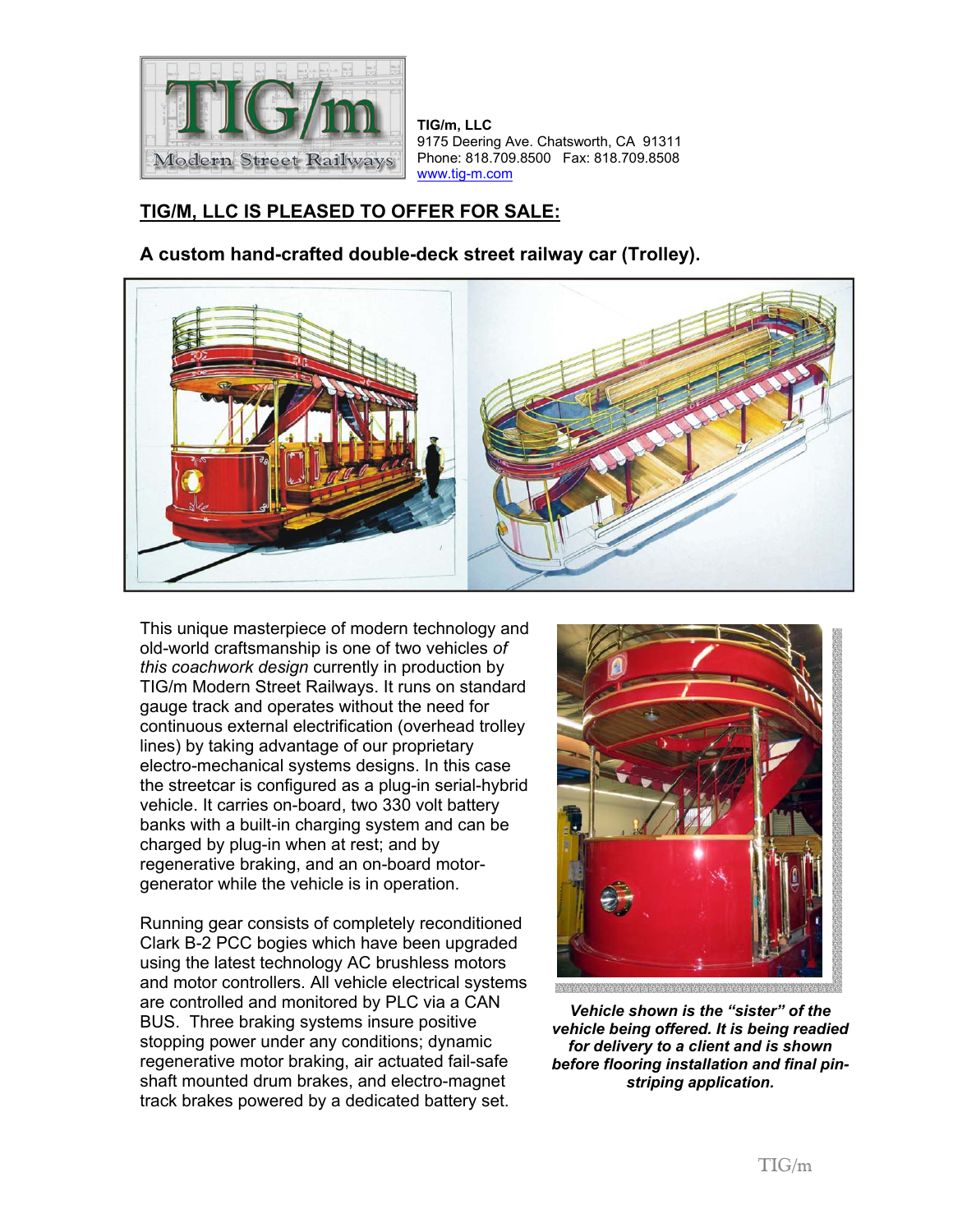

of the highest workmanship, and are constructed using doweling and mortise-andtenon joinery. Solid cast manganese-bronze detailing is found throughout the vehicle. Some of these parts are cast using impressions taken directly from the original J. G. Brill trolley components.

The vehicle chassis, electro-mechanical systems, running gear, and all of the coachwork components are completed and have been factory installed and tested. The vehicle is ready for you to choose your preferred color, pin-striping, and logo program. It will then be factory inspected by you for your final approval before delivery to your site.

Should you need any assistance with your rail systems; TIG/m offers civil design and engineering, as well as design and procurement of rail system components. Although we are not a construction company we do offer construction administration of any

The coachwork is a unique heritage style drawing on several historic car types. The lower deck is based on the classic open-car cross-bench style with seven benches and twotiered oak running boards running the length of the vehicle. Two spiral staircases lead from the conductor's vestibules up to a second deck which features two outfacing back-to-back longitudinal benches running the length of the car between the stairs, and two curved "bow benches" facing forward at each end. All of the benches are made of solid white oak,



site-work you may require to accommodate your TIG/m Trolley.

If you are interested to learn more about this vehicle, specifications are available upon request. We encourage you to visit our website at http://www.modernstreetrailways.com and we would love to have you visit our factory to see how these rolling works of art are manufactured.

Please feel free to call us at: (818) 709-8500